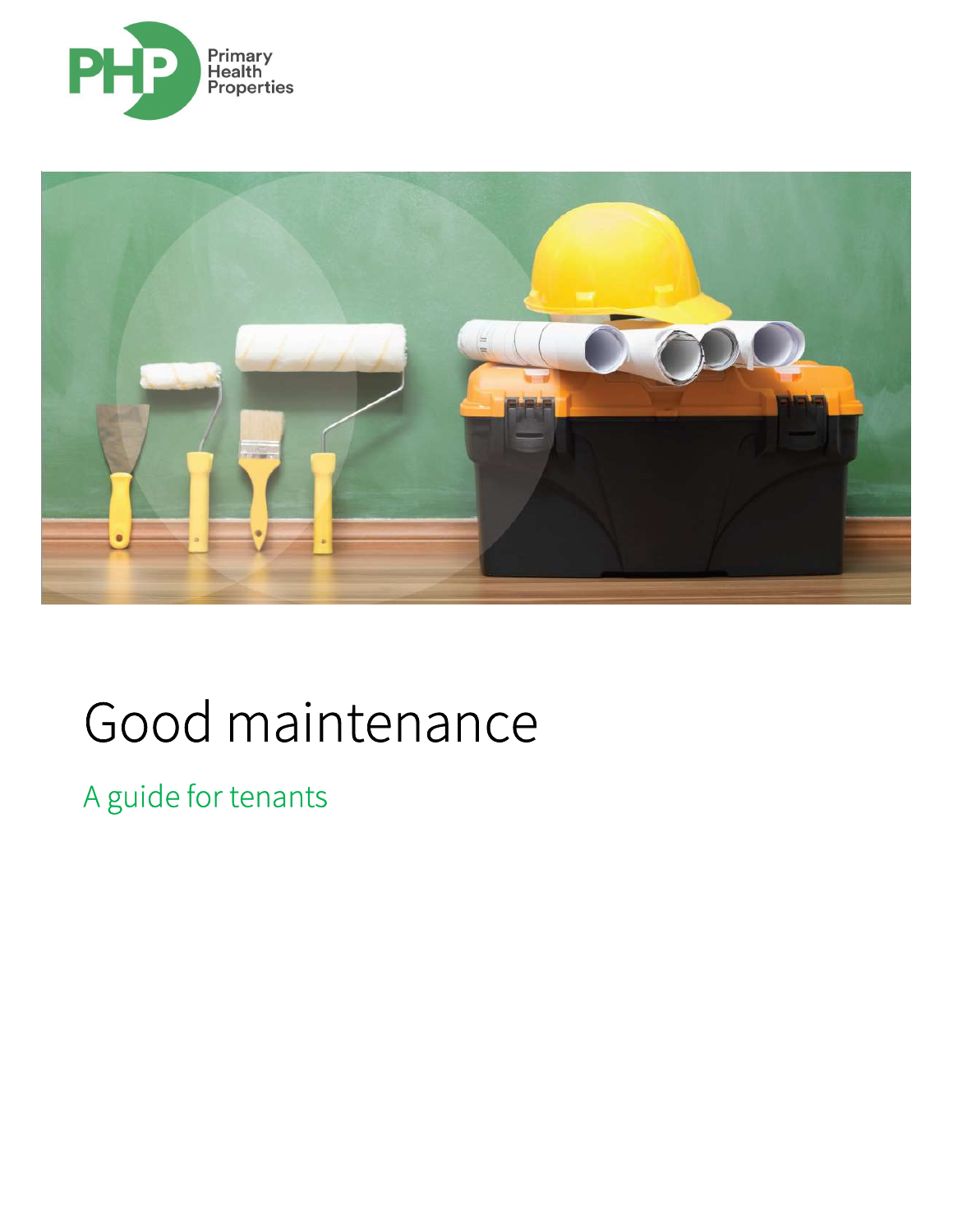



This is your quick reference guide to the type of maintenance contracts needed to keep the building looking good, help you comply with the terms of your lease and keep your staff and visitors safe.

## Who is responsible?

Please refer to the property management team for advice on who is responsible for what according to your individual lease terms. You can keep track of that responsibility by completing the building maintenance checklist (at the back of this document) to identify whether you or your landlord will be placing the maintenance contract.

#### Maintenance of external areas

#### Landscaping and car park

You'll need to employ a local general maintenance contractor to carry out jobs outside. The site should be picked for litter every week. Lawn mowing should take place every two weeks in the summer months, and once a month in the winter, along with general pruning and weeding when necessary.

#### Window cleaning

Windows, including window frames, need cleaning every six to eight weeks. It's important to remember that it's your legal responsibility to make sure your window cleaner complies with the statutory rules regarding working at height.

#### External windows and doors

We recommend an annual service of window and door mechanisms and handles. And, if you have automatic doors, you'll need to arrange regular servicing of these, too.

#### Building gutters and car park gullies

It's not just in the autumn that leaves and debris can collect. To prevent leaks and damage, you need to ensure you have a regular clearance programme.

#### Lightning conductor system

These require annual inspection by a specialist contractor. They will test the system and give you a certificate, for safekeeping.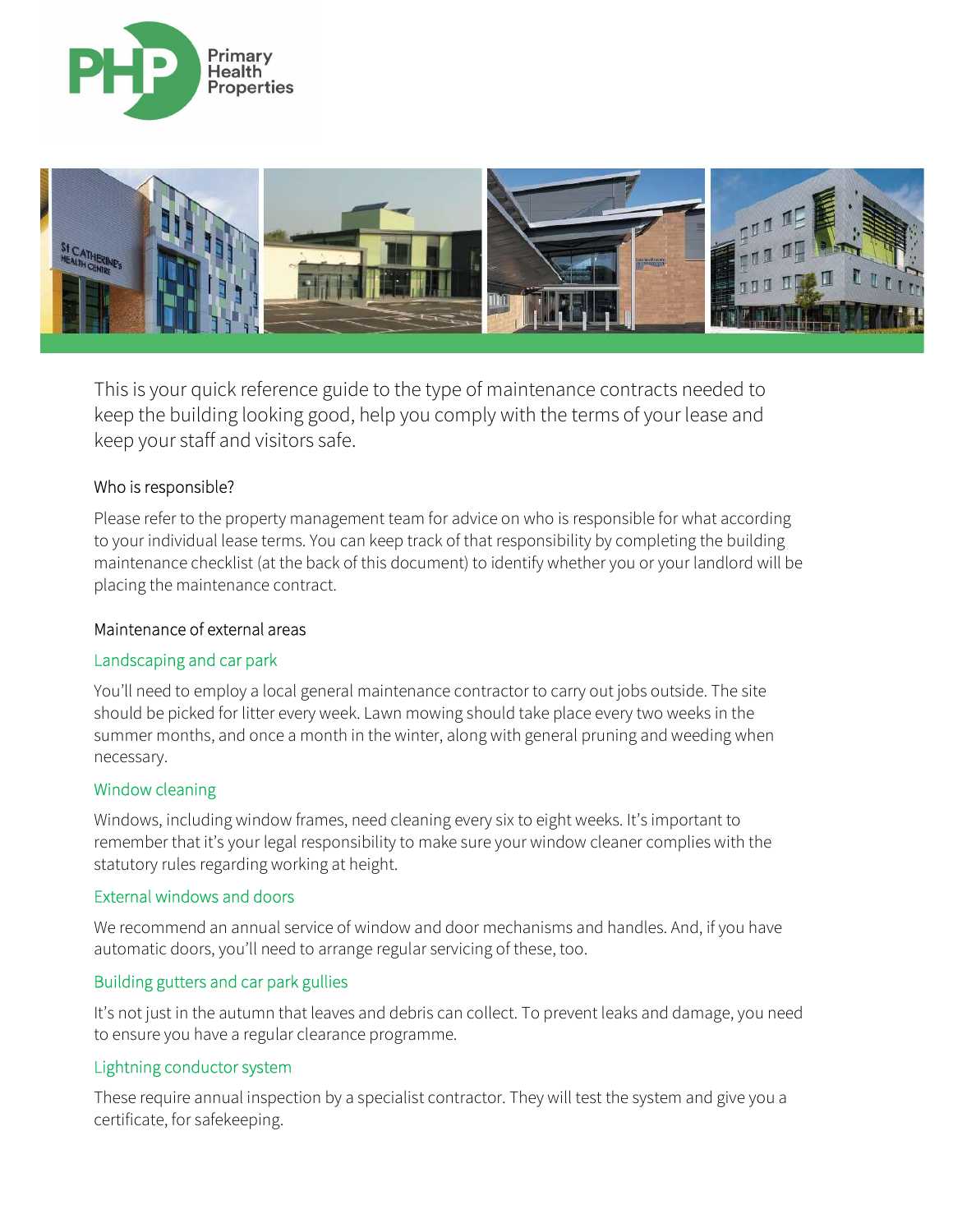

# Lighting and electrical

You'll need to make sure external lighting remains in good working order. This will require a service and maintenance contract from a local electrician.

### Maintenance of internal areas

#### Heating, water and building management system

For peace of mind, the comfort of colleagues and patients, and to comply with health and safety legislation, you need to enter into a service contract that will cover regular maintenance of your systems, and emergency repairs if things go wrong. Make sure your cover includes all of the boilers, pumps, calorifiers, pressurisation units and air handling units.

You should show your contractor your Operational & Mechanical (O&M) file, which contains details of your electrical and mechanical plant that needs servicing so that they can comply with the manufacturers instructions.

Services should take place every six months. It's important to keep a careful record of all services, along with the warranties of replacement parts.

For the first year in your building, maintenance and service contracts should be taken out with the original installing contractor. You can choose either a comprehensive contract, which includes parts, labour and periodic inspections, or a more basic option, with parts and labour charged at cost. We would generally recommend a basic contract in the early years.

## Lift

A contract to service and maintain your lift should be taken out with the installing contractor. This can be either comprehensive, where parts and labour are included or basic, where parts and labour are charged at cost.

The lift should also be inspected by an independent competent person every 6 months to comply with the LOLER Regulations 1998. This can be undertaken by an engineering surveyor employed by a reputable insurance company.

#### Fire alarms

You need to test your fire alarm weekly, from a different call point around the building. Make sure you record the results in a fire log book, as this information could be checked periodically by the local Fire Authority.

Annual servicing and emergency call-outs should be covered by a contract with the installing supplier, at least for the first twelve months. After that, you are free to choose competitive cover from any reputable local or national specialist.

Make sure all of your colleagues are clear about what to do if a fire breaks out. Fire action signs around the building are a requirement, and must be clearly visible. Many local fire officers or fire safety equipment companies will be happy to deliver an instruction session to your team to make sure fire safety procedures are in place.

## Emergency lights

Check emergency lights once a week, on a rota, with the key provided and record your tests in the fire log book. Your fire maintenance service contractor or electrician should discharge the batteries on all emergency lighting as part of the annual service, and record the results in your fire log book.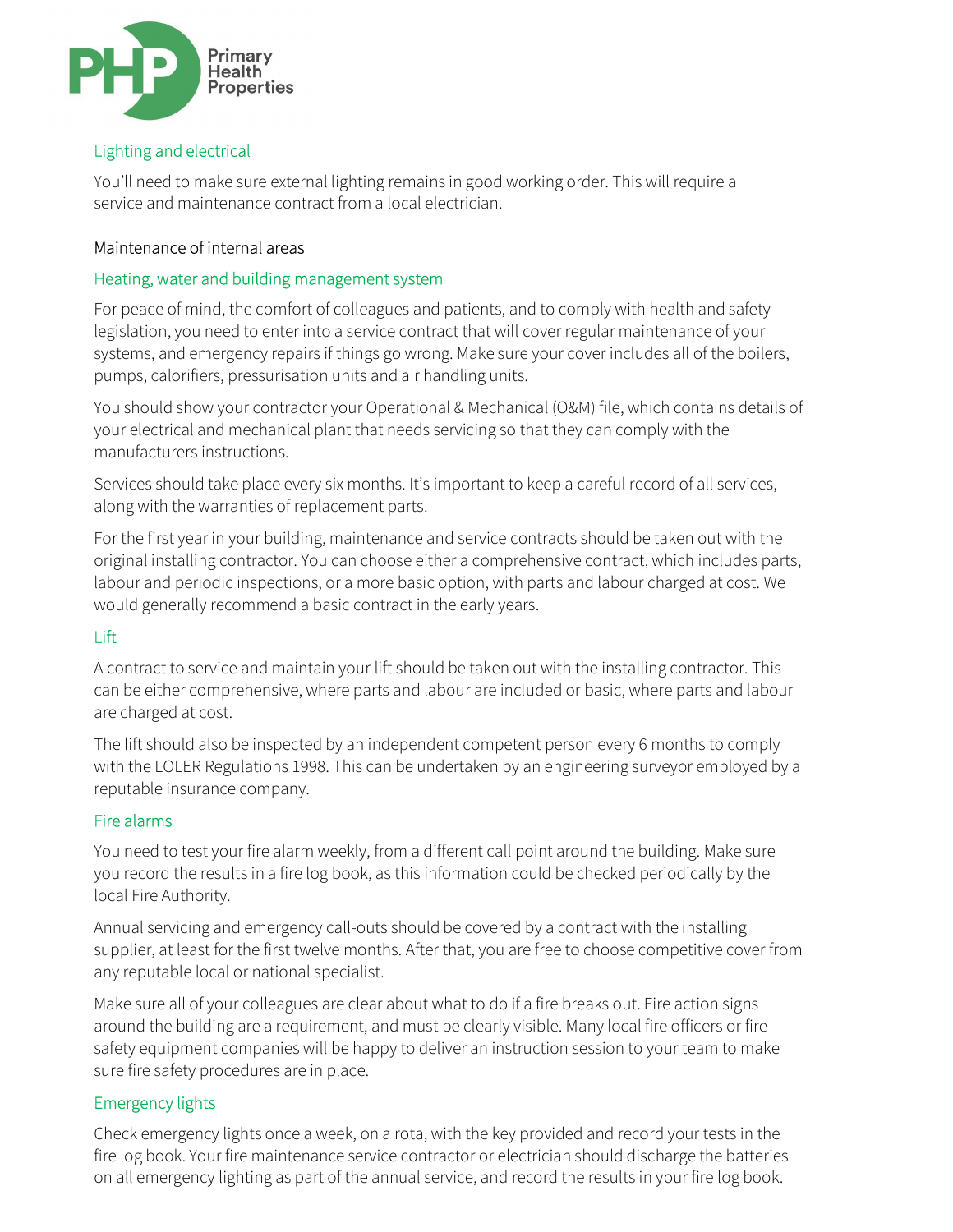

# **Security**

Annual servicing and emergency call-outs should be covered by a contract with the installing supplier, at least for the first twelve months. After that, you are free to choose competitive cover from any reputable local or national specialist. Make sure all equipment, such as CCTV, staff attack alarms and access control are also covered by an annual service check.

## Fire extinguishers

Fire extinguishers need an annual service; the installing contractor can provide a service agreement. Any extinguisher that has been set off needs immediate replacing or refilling.

## Ventilation

Air handling, air conditioning units and ventilation or extractor fans need servicing at least every six months, to make sure filters are cleaned or changed. Your service contract should include motors and belts to ensure the smooth running of the system.

## Water testing and Legionella risk assessment

During your first year in the building, you'll need to undertake a water risk assessment for Legionella. The report will advise on a testing procedure for the future, and on the necessary operating temperatures for your hot water system. We recommend regular sampling of water from the systems, and can help you find an independent specialist company to do this.

## Cleaning

When you employ your cleaners, please make them aware of the specific care instructions for your carpets – some popular cleaning products can damage the surface. You are free to make your own arrangements for general cleaning, but please keep a record of the cleaning regime you choose.

# Redecoration

We will contact you to let you know when your redecoration programme should begin. The lease will generally identify a 3 or 5 yearly cycle for internal and external redecoration.

# Electrical testing

Portable electrical appliances need to be tested before you use them in your building, and then tested periodically depending on the type of appliance.

Your electrical contractor should give you a performance data sheet for each appliance tested, giving it a clean bill of health. Items identified as faulty, and your own untested items from home, shouldn't be used in the building.

# Fixed electrical installation

Your electrical installation was fully tested and inspected before you moved into the building. It's a statutory requirement to have it checked at least every five years, so any necessary work can be carried out.

# Display Energy Certificate (DEC)

In England and Wales, a building occupied wholly or in part by a public authority and visited by the public that has a floor area of over 250 square meters must display a DEC in compliance with the Energy Performance of Buildings Directive. In Scotland buildings should display an Energy Performance Certificate or EPC.